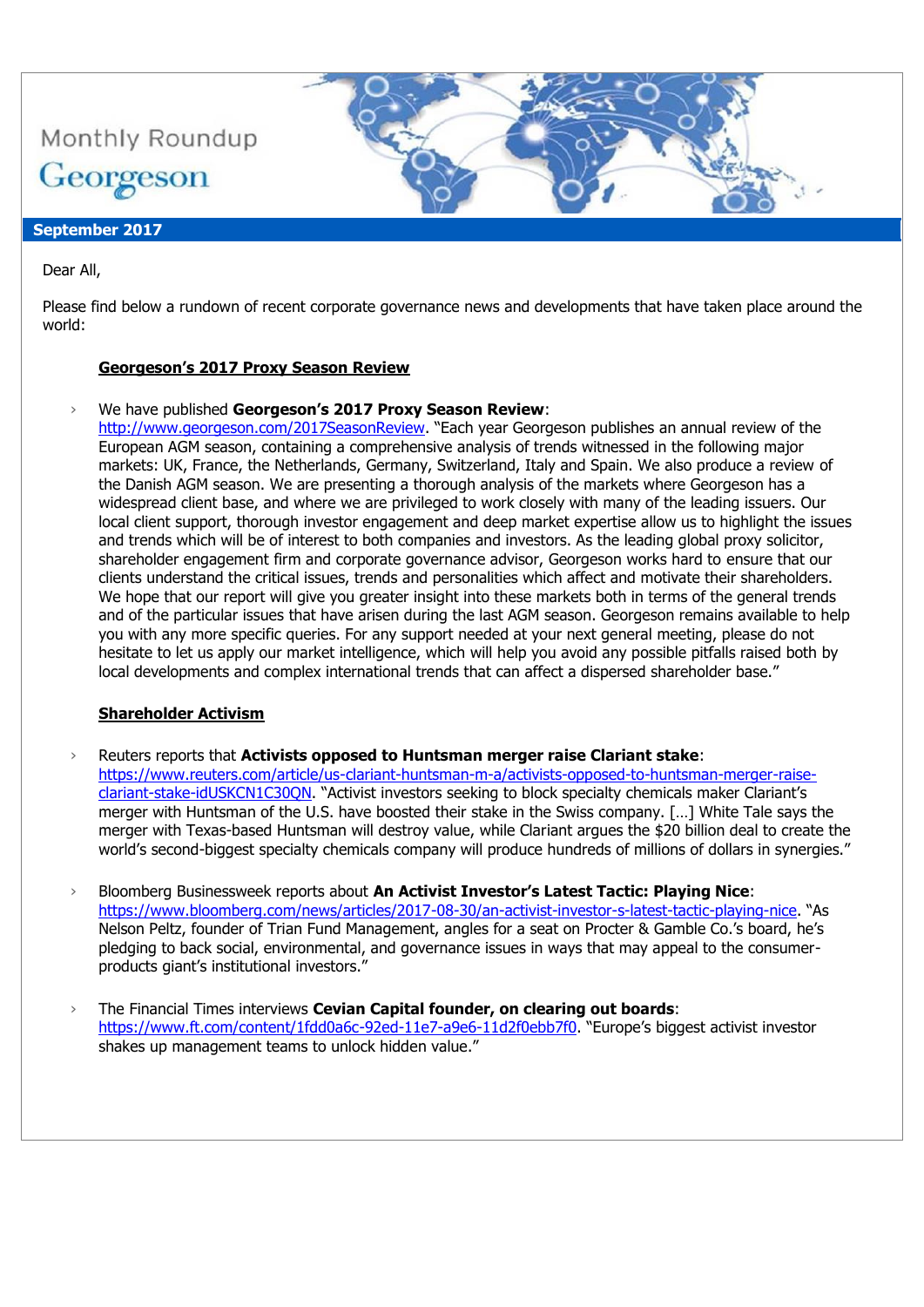- › The Harvard Business Review reports that **Japan Is Counting on Shareholder Activism to Improve Its Economy**: [https://hbr.org/2017/09/japan-is-counting-on-shareholder-activism-to-improve-its-economy.](https://hbr.org/2017/09/japan-is-counting-on-shareholder-activism-to-improve-its-economy) "Shareholder activism is a quintessentially American form of investing. In the U.S., CEOs live in fear of activist hedge funds, and politicians worry about their effects on workers. But the case for shareholder activism is perhaps best seen in Japan, where the corporate sector tends to be structurally skewed in favor of employees, at the expense of shareholders and the economy. In Japan several factors combine to help insulate managers from outside influence, including cross-holdings where the company owns shares in a partner firm, docile boards mostly composed of company executives, and a court system historically biased against investment funds. In Japan the worry lately has not been about too much shareholder activism but about too little. Remarkably, Prime Minister Shinzo Abe has embraced shareholder activism, in a bid to encourage the adoption of his corporate governance reforms, a central part of his economic policy platform."
- › The Financial Times reports that **Paulson attacks high CEO pay at gold producers**: <https://www.ft.com/content/f9b3a720-a3a3-11e7-b797-b61809486fe2>. "Hedge fund wants co-ordinated investor action to tackle 'value destruction'"

#### **Europe…**

› The European Commission has published the **Commission report on monitoring developments in the EU market for providing statutory audit services to public-interest entities**: [https://ec.europa.eu/info/publications/170907-statutory-audit-services-report\\_en](https://ec.europa.eu/info/publications/170907-statutory-audit-services-report_en). "As required by Regulation No 537/2014, the Commission has published a joint report based on the national market monitoring reports prepared by the national competent authorities and the European Competition Network. The Commission report takes stock of the situation in the market for the provision of statutory audits of public-interest services."

### **…and beyond**

- › Reuters reports that **Genstar Capital to buy proxy advisory firm ISS for \$720 million**: [https://www.reuters.com/article/us-institutional-shareholder-services-m/genstar-capital-to-buy-proxy](https://www.reuters.com/article/us-institutional-shareholder-services-m/genstar-capital-to-buy-proxy-advisory-firm-iss-for-720-million-idUSKCN1BI20C)[advisory-firm-iss-for-720-million-idUSKCN1BI20C](https://www.reuters.com/article/us-institutional-shareholder-services-m/genstar-capital-to-buy-proxy-advisory-firm-iss-for-720-million-idUSKCN1BI20C). "U.S. private equity firm Genstar Capital said on Thursday it would buy shareholder advisory firm Institutional Shareholder Services Inc (ISS) from Vestar Capital Partners for \$720 million. ISS will continue to operate independently after the deal closes in the fourth quarter, Genstar said in a statement. Bought by private equity firm Vestar Capital in 2014, ISS has 900 employees covering 40,000 shareholder meetings of publicly traded companies every year, offering recommendations on everything from votes on executive pay to a company's bylaws." See here for official statement: [https://www.issgovernance.com/genstar-capital-partnership-management-announces-acquisition-institutional](https://www.issgovernance.com/genstar-capital-partnership-management-announces-acquisition-institutional-shareholder-services-vestar-capital-partners/)[shareholder-services-vestar-capital-partners/.](https://www.issgovernance.com/genstar-capital-partnership-management-announces-acquisition-institutional-shareholder-services-vestar-capital-partners/)
- › ISS has announced the **Results of 2018 Benchmark Voting Policy Survey**: <https://www.issgovernance.com/iss-announces-results-2018-benchmark-voting-policy-survey/>. "This year, survey topics were split into two parts, with an initial, high-level survey covering a small number of fundamental and high-profile topics, including: "one-share, one vote;" pay ratio disclosures; the use of virtual meetings; and board gender diversity."
- › The Financial Times reports that **Big investors step up rebellion at company meetings**: <https://www.ft.com/content/f26b22a6-8f10-11e7-a352-e46f43c5825d>. "Eighteen out of 20 asset managers cast fewer votes in favour of management this year"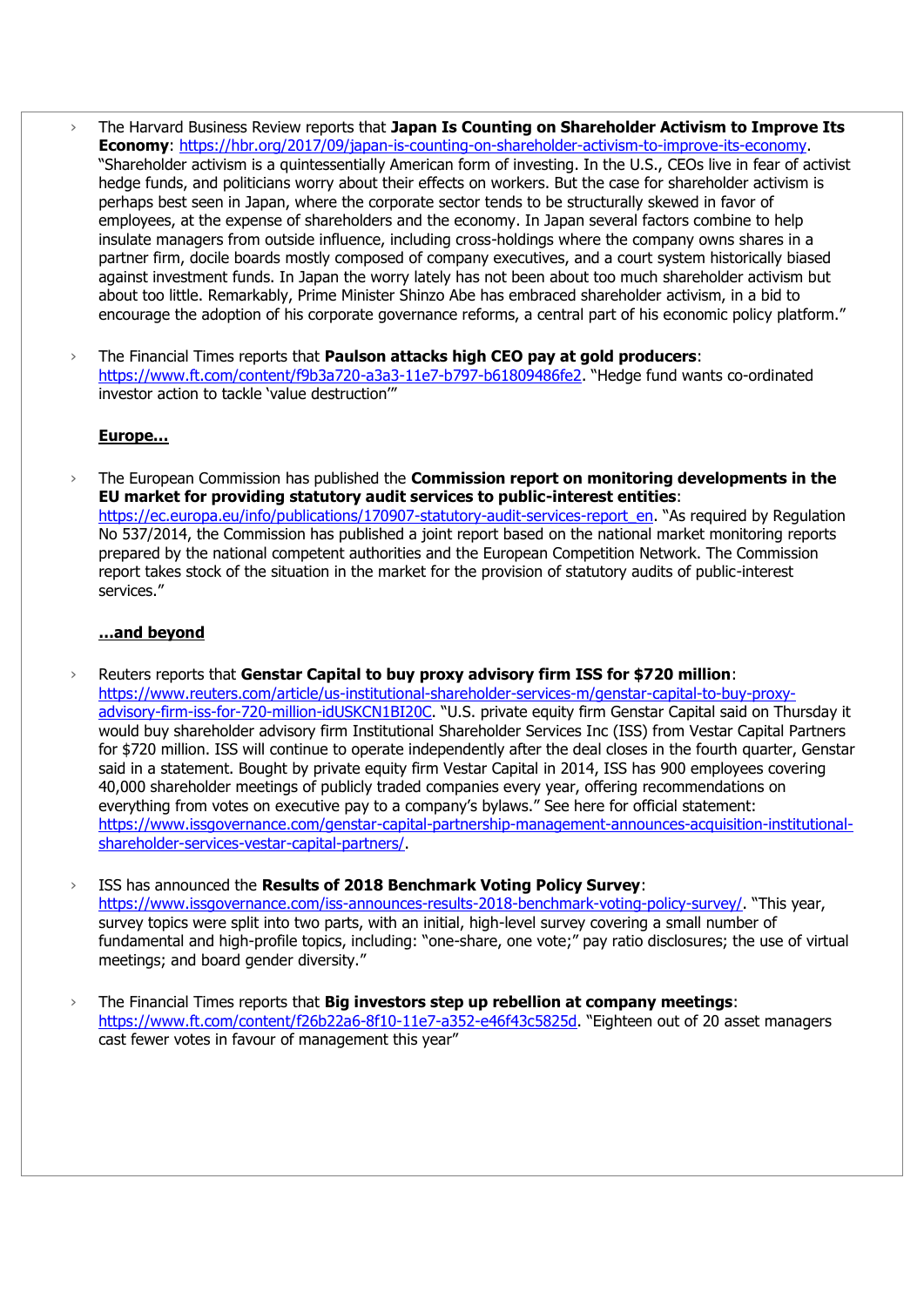› Bloomberg reports that **These Asian Billionaires Don't Have Any Women on Their Boards**: [https://www.bloomberg.com/news/articles/2017-09-25/you-won-t-find-any-women-on-boards-of-these-asian](https://www.bloomberg.com/news/articles/2017-09-25/you-won-t-find-any-women-on-boards-of-these-asian-billionaires)[billionaires](https://www.bloomberg.com/news/articles/2017-09-25/you-won-t-find-any-women-on-boards-of-these-asian-billionaires). "Even by Asia's low standards when it comes to having women on corporate boards, the progress of the region's billionaires is lagging: Most of the richest men in China, Japan and South Korea run companies with few, if any, female board members. The situation is particularly extreme among Asia's biggest tech companies with billionaire founders. Masayoshi Son's SoftBank Group Corp., Takemitsu Takizaki's bar-code reader and sensor-making Keyence Corp., Pony Ma's Tencent Holdings Ltd., Robin Li's Baidu Inc., Lee Kunhee's Samsung Electronics Co. and Chey Tae-won's chipmaker SK Hynix Inc. have all-male boards. The richest man in China, Jack Ma of Alibaba Group Holding Ltd., has one woman on the board."

# **UK**

- › The Guardian reports that **Sports Direct chairman narrowly survives shareholder revolt**: [https://www.theguardian.com/business/2017/sep/06/sports-direct-chairman-zero-hours-contracts-keith](https://www.theguardian.com/business/2017/sep/06/sports-direct-chairman-zero-hours-contracts-keith-hellawell-agm)[hellawell-agm.](https://www.theguardian.com/business/2017/sep/06/sports-direct-chairman-zero-hours-contracts-keith-hellawell-agm) "The Sports Direct chairman, Keith Hellawell, has defended the use of zero-hours contracts as he survived a shareholder rebellion over his role at the retailer. Hellawell, 75, who has been chairman since 2009, had pledged to step down if he failed to win the backing of independent investors who voted against him last year. Just over 53% of independent investors backed his re-election on Wednesday even though he has been viewed as a weak chairman who is failing to counter the power of the company's majority shareholder and founder, Mike Ashley. The senior independent director Simon Bentley was also re-elected."
- › Reuters reports that **Britain's Takeover Panel seeks to tighten rules on deals**: [https://uk.reuters.com/article/uk-britain-takeover-code-m-a/britains-takeover-panel-seeks-to-tighten-rules-on](https://uk.reuters.com/article/uk-britain-takeover-code-m-a/britains-takeover-panel-seeks-to-tighten-rules-on-deals-idUKKCN1BU22L)[deals-idUKKCN1BU22L](https://uk.reuters.com/article/uk-britain-takeover-code-m-a/britains-takeover-panel-seeks-to-tighten-rules-on-deals-idUKKCN1BU22L). "Britain's Takeover Panel wants to introduce a series of changes to its rules to help protect those involved with businesses that are being targeted by potential purchasers. Bidders will need to state their ultimate plans for the merged entity and the repercussions of the deal for the various stakeholders at a much earlier date, in conjunction with their intention to make a firm bid, according to the proposals from the Panel's Code Committee. Buyers will also need to spell out what will happen to the target's headquarters and research & development (R&D) operations and whether its entire workforce will be impacted, with potential changes to the mix of skilled and unskilled workers and full time versus part time staff. Such plans - - whether they remain post-offer intentions or legally binding undertakings -- will need to be published in a separate report as part of Britain's effort to make bidders accountable for what they promise." **The consultation closes on 31 October 2017.** The full consultation paper is available here: [http://www.thetakeoverpanel.org.uk/wp-content/uploads/2017/09/PCP-re-statements-of-intention-](http://www.thetakeoverpanel.org.uk/wp-content/uploads/2017/09/PCP-re-statements-of-intention-September-2017.pdf)[September-2017.pdf.](http://www.thetakeoverpanel.org.uk/wp-content/uploads/2017/09/PCP-re-statements-of-intention-September-2017.pdf)
- › The Financial Times reports that **UK accounting regulator to publish register of interests**: <https://www.ft.com/content/b6112d7e-a2bf-11e7-b797-b61809486fe2>. "Financial Reporting Council moves to address concerns about its independence."
- › The Investment Association reports that **Quarterly reporting falls as companies focus on the longterm**: [https://www.theinvestmentassociation.org/media-centre/press-releases/2017/quarterly-reporting-falls](https://www.theinvestmentassociation.org/media-centre/press-releases/2017/quarterly-reporting-falls-as-companies-focus-on-the-long-term.html)[as-companies-focus-on-the-long-term.html](https://www.theinvestmentassociation.org/media-centre/press-releases/2017/quarterly-reporting-falls-as-companies-focus-on-the-long-term.html). "The Investment Association's call for companies to stop quarterly reporting is being heeded, with the number of FTSE 100 and 250 companies issuing quarterly reports since October 2016 declining by 19% and 25%, respectively. In a bid to discourage companies from engaging in short-term behaviour, such as managing the business to meet quarterly targets rather than developing their long term strategies, the IA called on companies to stop issuing quarterly reports and earnings guidance. This formed part of the IA's wider Productivity Action Plan launched in March 2016 which aims to help boost UK productivity through long-term investment and enhanced investor stewardship."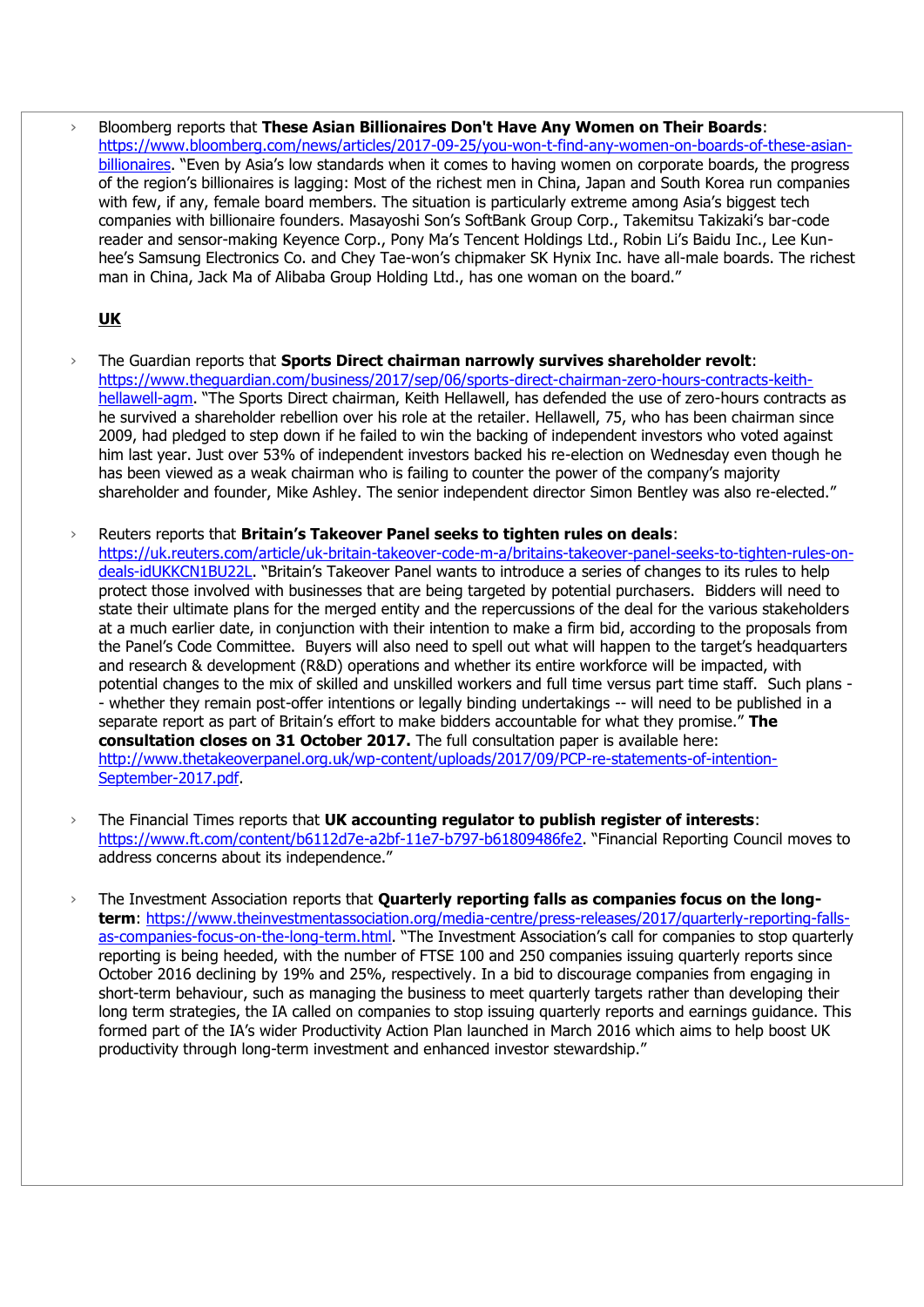› Bloomberg Businessweek reports about **Who Won the Battle Over Executive Pay?**: [https://www.bloomberg.com/news/articles/2017-08-18/three-charts-show-the-winner-in-the-executive-pay](https://www.bloomberg.com/news/articles/2017-08-18/three-charts-show-the-winner-in-the-executive-pay-revolt)[revolt](https://www.bloomberg.com/news/articles/2017-08-18/three-charts-show-the-winner-in-the-executive-pay-revolt). "Protests about bosses being paid too much are starting to have an impact, in Britain at least. Companies from drugmaker AstraZeneca Plc to Wm Morrison Supermarkets Plc have all faced shareholder uprisings over excessive compensation. In an election year, Prime Minister Theresa May added to the pressure, lambasting the gap between the pay of top execs and ordinary workers. A look at the data shows business is starting to heed these warnings: the median compensation of a FTSE 100 CEO fell 7 percent in 2016. For the 24 companies that disclosed figures for 2017, it's down 22 percent, according to data compiled by Bloomberg."

## **France**

- › Reuters reports that **Vivendi blocks Ubisoft's staff share awards scheme as stand-off continues**: [https://uk.reuters.com/article/ubisoft-agm-vivendi/update-2-vivendi-blocks-ubisofts-staff-share-awards](https://uk.reuters.com/article/ubisoft-agm-vivendi/update-2-vivendi-blocks-ubisofts-staff-share-awards-scheme-as-stand-off-continues-idUKL5N1M348Z)[scheme-as-stand-off-continues-idUKL5N1M348Z](https://uk.reuters.com/article/ubisoft-agm-vivendi/update-2-vivendi-blocks-ubisofts-staff-share-awards-scheme-as-stand-off-continues-idUKL5N1M348Z). "Acquisitive media conglomerate Vivendi has prevented a staff share awards scheme going ahead at Ubisoft, where it is the biggest shareholder, as it presses to get board representation at the French video games firm. Vivendi, which has built up a 26.63 percent stake in Ubisoft since 2015, said that it had abstained from voting on a number of resolutions at Ubisoft's annual general meeting on Friday, including a motion to grant bonus shares to employees. The resolution, which Ubisoft's top executives said was aimed at attracting and keeping talent, needed two thirds of the vote to be passed. But Vivendi abstained, saying some members of Ubisoft's senior management could also have received free shares and without board representation it was impossible for Vivendi to approve the resolutions submitted for voting."
- › The Financial Times explains that **Liliane Bettencourt's death could transform L'Oréal and Nestlé**: [https://www.ft.com/content/ca0f7c0c-9f29-11e7-8cd4-932067fbf946.](https://www.ft.com/content/ca0f7c0c-9f29-11e7-8cd4-932067fbf946)
- › Bloomberg reports about **L'Oréal's Problem With Men**: [https://www.bloomberg.com/news/articles/2017-](https://www.bloomberg.com/news/articles/2017-09-06/l-or-al-s-problem-with-men) [09-06/l-or-al-s-problem-with-men](https://www.bloomberg.com/news/articles/2017-09-06/l-or-al-s-problem-with-men). "The cosmetics maker has a great track record drawing female employees – so great that now it's aggressively trying to attract men for balance."

## **Germany**

- › The Financial Times reports that **Deutsche Börse probe widens to all top management**: <https://www.ft.com/content/c70b64d8-80d1-11e7-a4ce-15b2513cb3ff>. "Prosecutors, state regulator and financial watchdog now examining German stock exchange."
- › Handelsblatt reports about **Which Bosses Really Earn Their Pay? Are highly paid managers worth their exorbitant salaries? A Handelsblatt study ranks German CEOs on their record of creating value for shareholders**: [https://global.handelsblatt.com/companies-markets/which-bosses-really-earn-their](https://global.handelsblatt.com/companies-markets/which-bosses-really-earn-their-pay-817882)[pay-817882](https://global.handelsblatt.com/companies-markets/which-bosses-really-earn-their-pay-817882). "Executive pay is an ongoing controversy in Germany, with multi-million euro salaries, bonuses and pension pots sparking shareholder revolts, tabloid headlines and talk-show outrage. With federal elections coming up this fall, politicians of all parties have jumped to propose new restrictions on supposedly excessive compensation. For shareholders, it can be hard to answer the basic question: Are executives worth it? A new study by Handelsblatt and Goettingen University answers that question, ranking the 30 leading companies that make up Germany's most important stock market index, the DAX."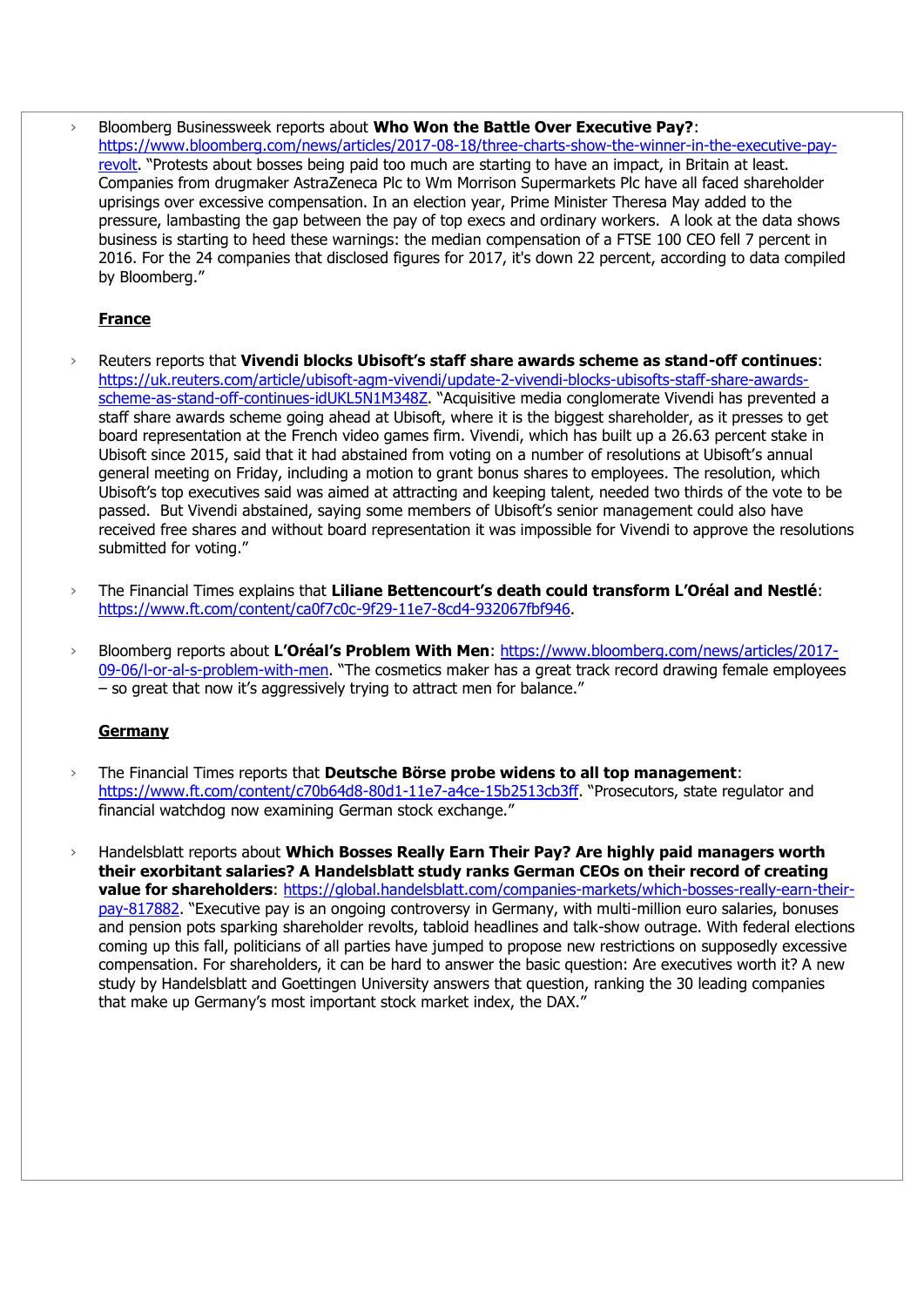### **Netherlands**

- › Eumedion has announced that **Institutional investors establish the first edition of a Dutch Stewardship Code**: [https://eumedion.nl/en/news/institutional-investors-establish-the-first-edition-of-a](https://eumedion.nl/en/news/institutional-investors-establish-the-first-edition-of-a-dutch-stewardship-code)[dutch-stewardship-code](https://eumedion.nl/en/news/institutional-investors-establish-the-first-edition-of-a-dutch-stewardship-code). "Pension funds, insurers and asset managers have prepared a draft Dutch Stewardship Code which expresses their position as an engaged and responsible shareholder at Dutch listed companies. Application of the code's principles by institutional investors will contribute to sustainable longterm value creation of the investee companies and, consequently, to the long-term returns on the investment portfolio. The code also makes pension funds, insurers and asset managers more accountable to their beneficiaries and clients by making transparent how the exercise of the shareholder rights have contributed to the protection of the value of the investment portfolio. […] The draft Dutch Stewardship Code emphasises informed voting by institutional investors and their willingness to conduct a constructive dialogue with Dutch listed companies, with other shareholders and with relevant stakeholders. In addition, signatories are expected to be transparent on the voting and engagement policy, the implementation thereof and their full equity holdings. Comments and suggestions on the draft code are welcome until November 15, 2017 via [info@eumedion.nl](mailto:info@eumedion.nl). It is intended to publish the final version of the code in December 2017."
- › Manifest reports that **Numbers of Dutch female executive directors fall in 2017**:

<https://www.manifest.co.uk/numbers-dutch-female-executive-directors-fall-2017/>. "The latest Dutch Female Board Index shows that the total numbers of female executive directors and the number of companies with female directors has fallen in the year to 31st August 2017 compared with the previous year. The study of 85 Dutch listed companies found that of the 209 total executive directors 13 of them were female (6.2%) compared with 15 out of 212 (7.1%) in 2016 and 16 out of 206 (7.8%) in 2015. The number of companies with a female executive director dropped from 14 (17%) in 2016 to just 12 in 2017 (14% of all 85 companies). As the report noted the two-tier model of corporate governance is dominant in the Netherlands. For the purposes of the study, the directors who are members of the executive board are defined as executive directors while supervisory board members have been defined as non-executive directors. The number of female directors has risen overall to 126 out of 669 directors (18.8%) in 2017, compared with 117 out of 653 17.9% in 2016." See here for the full report: [https://www.tias.edu/docs/default](https://www.tias.edu/docs/default-source/Kennisartikelen/rapport-female-board-index-2017.pdf)[source/Kennisartikelen/rapport-female-board-index-2017.pdf.](https://www.tias.edu/docs/default-source/Kennisartikelen/rapport-female-board-index-2017.pdf)

#### **Switzerland**

› The Financial Times reports that **Swiss takeover panel demands China's HNA clarify its ownership**: <https://www.ft.com/content/c508fe30-9de5-11e7-8cd4-932067fbf946>. "Body asks why shareholders appear to differ from statements during 2016 Gategroup deal"

## **Italy**

- › Reuters reports that **UniCredit proposes to remove 5 percent cap on voting rights**: [https://www.reuters.com/article/us-unicredit-governance/unicredit-proposes-to-remove-5-percent-cap-on](https://www.reuters.com/article/us-unicredit-governance/unicredit-proposes-to-remove-5-percent-cap-on-voting-rights-idUSKCN1BW2P0)[voting-rights-idUSKCN1BW2P0](https://www.reuters.com/article/us-unicredit-governance/unicredit-proposes-to-remove-5-percent-cap-on-voting-rights-idUSKCN1BW2P0). "UniCredit has called a shareholder meeting for Dec. 4 to put new governance proposals to the vote, including removing a 5 percent cap on voting rights and allowing the board to select its own candidates to be directors. The proposed changes come at a time of renewed merger speculation following a report that Italy's largest bank by assets told Berlin recently it was interested in eventually merging with state-backed Commerzbank."
- › Reuters reports that **Mediaset says still getting no picture on Vivendi**'**s plans**: [https://www.reuters.com/article/us-mediaset-results/mediaset-says-still-getting-no-picture-on-vivendis-plans](https://www.reuters.com/article/us-mediaset-results/mediaset-says-still-getting-no-picture-on-vivendis-plans-idUSKCN1C12P9)[idUSKCN1C12P9](https://www.reuters.com/article/us-mediaset-results/mediaset-says-still-getting-no-picture-on-vivendis-plans-idUSKCN1C12P9). "Italy's Mediaset said on Tuesday it was still in the dark over what Vivendi planned to do with its stake in the TV group as well as its the French media group's plans for a potential joint-venture that would also involve Telecom Italia. Vivendi, which is Telecom Italia's biggest shareholder, built up a 28.8 percent shareholding in Mediaset last year, making it the second biggest shareholder after the family of former prime minister Silvio Berlusconi. But in April Italy's communications industry regulator (AGCOM) told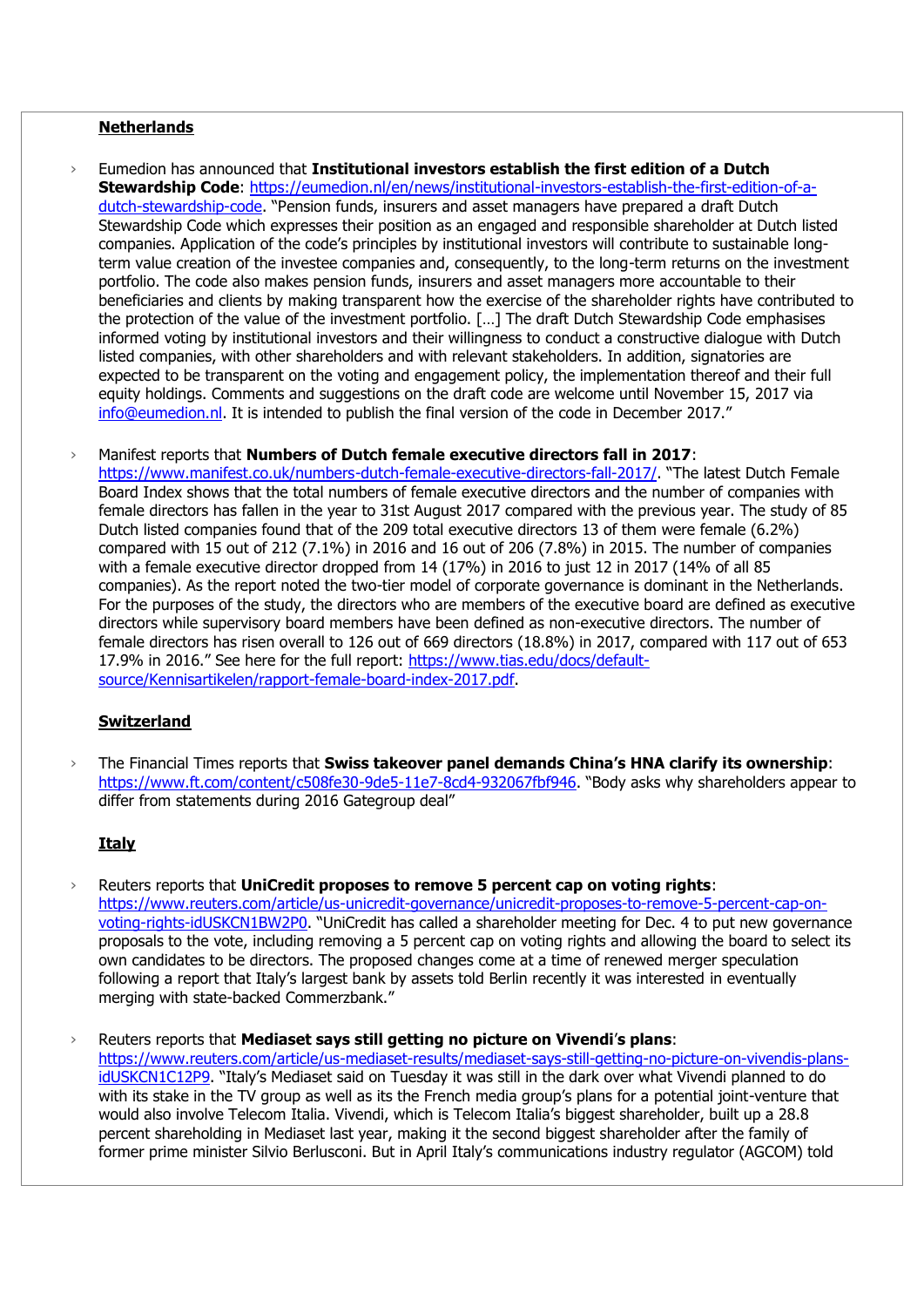Vivendi to reduce its stake in one of the two Italian companies, saying it was anti-competitive. Vivendi, which is appealing against the ruling, has told AGCOM it will take a series of measures to meet the watchdog's concern, including transferring a stake of at least 19.19 percent of Mediaset shares to a blind trust."

## **United States**

- › **SEC Adopts Interpretive Guidance on Pay Ratio Rule**: [https://www.sec.gov/news/press-release/2017-](https://www.sec.gov/news/press-release/2017-172) [172](https://www.sec.gov/news/press-release/2017-172). "The Securities and Exchange Commission has approved interpretive guidance to assist companies in their efforts to comply with the pay ratio disclosure requirement mandated by Section 953(b) of the Dodd-Frank Wall Street Reform and Consumer Protection Act. Under the Commission's rule implementing the pay ratio requirement, companies are required to begin making pay ratio disclosures in early 2018."
- › Bloomberg reports that **Facebook Scraps New Share Class in Rare Win for Investors**: [https://www.bloomberg.com/news/articles/2017-09-22/facebook-scraps-plan-to-create-new-class-of-shares.](https://www.bloomberg.com/news/articles/2017-09-22/facebook-scraps-plan-to-create-new-class-of-shares) "Facebook Inc. scrapped plans to create a new class of shares, a rare victory for outside investors in a battle for control of the world's largest social media company. The move would have let Chief Executive Officer Mark Zuckerberg keep voting control even while selling almost all his shares to fund philanthropic endeavors. On Friday, only days before he was scheduled to appear in court over the matter, Zuckerberg said he will proceed without the plan. The decision follows a rash of technology executives creating special shares to control their companies, and may make similar structures more difficult to put in place in the future." Additionally, Investment & Pensions Europe reports that **AP7: Facebook climbdown over stock dispute saved investors \$10bn**: [https://www.ipe.com/news/esg/ap7-facebook-climbdown-over-stock-dispute](https://www.ipe.com/news/esg/ap7-facebook-climbdown-over-stock-dispute-saved-investors-10bn/10020809.article)[saved-investors-10bn/10020809.article.](https://www.ipe.com/news/esg/ap7-facebook-climbdown-over-stock-dispute-saved-investors-10bn/10020809.article)
- › The Wall Street Journal report that **Big Investors Want Directors to Stop Sitting On So Many Boards**: [https://www.wsj.com/articles/big-investors-want-directors-to-stop-sitting-on-so-many-boards-1506418201.](https://www.wsj.com/articles/big-investors-want-directors-to-stop-sitting-on-so-many-boards-1506418201) "Major institutional investors, governance advisers and boards themselves are cracking down on so-called overboarding, trying to ensure that directors don't spread themselves too thin. Overstretched directors lack time to adequately monitor management, these critics contend. 'There is no good reason for having an overboarded director,' said Charles Elson, head of the Weinberg Center for Corporate Governance at University of Delaware. He expects institutional-investor pressure will make S&P 500 board members with at least five seats a dying breed. Many directors who serve multiple boards contend that they adequately manage their time and can handle their board responsibilities."
- › Bloomberg reports that **Corporate Boards Get More Serious About Job Performance**: <https://biglawbusiness.com/corporate-boards-get-more-serious-about-job-performance/>. "How well corporate board members do their jobs is being measured more rigorously amid increased scrutiny from investors and each other. Most of the Russell 3000 company boards that say they review their performance each year now look at members individually, rather than as a whole, according to data provided by Institutional Shareholder Services Inc. Companies are also increasingly looking to outsiders for a more objective board evaluation, instead of doing it themselves. In 2016, only 12 of the companies ISS analyzed said they use an external evaluator. So far this year, it's counted 61 companies that do."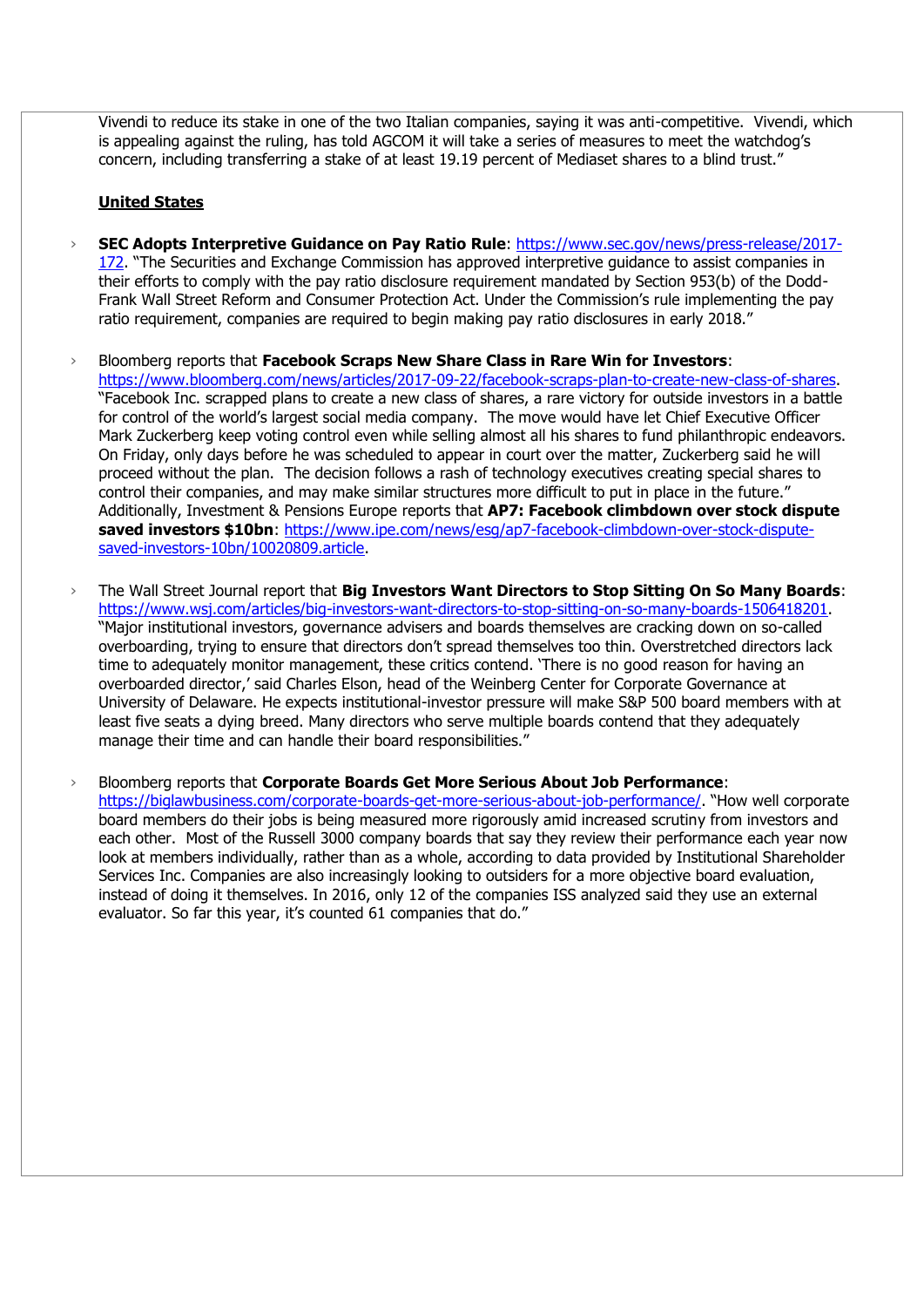## **Canada**

› The 30% Club has announced that **Canadian Institutional Investors call for 30% women on boards and executive teams by 2022**: [https://30percentclub.org/press-releases/view/canadian-institutional](https://30percentclub.org/press-releases/view/canadian-institutional-investors-call-for-30-women-on-boards-and-executive)[investors-call-for-30-women-on-boards-and-executive](https://30percentclub.org/press-releases/view/canadian-institutional-investors-call-for-30-women-on-boards-and-executive). "Canada's largest institutional investors are calling for 30% representation of women on the boards and executive management teams of S&P/TSX composite index companies by 2022. […] A total of sixteen investors managing a combined \$2.1 trillion in net assets, say swifter and more decisive action is needed to bridge the diversity gap. In a joint Investor Statement, they are calling on institutions and business leaders to use their collective voice as public company investors to help drive meaningful progress on gender diversity across the country's offices and boardrooms. The initiative will be highlighted the morning of Thursday, September 7th when supporting investors come together for a Market Open Ceremony at the Toronto Stock Exchange." See here for the Investor Statement: [https://30percentclub.org/assets/uploads/Canada/PDFs/30\\_percent\\_Club\\_Canadian\\_Investor\\_Statement\\_FIN](https://30percentclub.org/assets/uploads/Canada/PDFs/30_percent_Club_Canadian_Investor_Statement_FINAL_Sept_5_.pdf) AL Sept 5 .pdf

## **Australia**

- › The Australian Financial Review reports that **ASIC reins in proxy firms ahead of lively AGM season**: <http://www.afr.com/leadership/asic-reins-in-proxy-firms-ahead-of-lively-agm-season-20170901-gy91f2>. "The corporate regulator is threatening to rein in influential proxy advisors, as activist investors prepare to take aim at embattled major companies such as Telstra, Bluescope Steel and Commonwealth Bank of Australia during the upcoming shareholder meeting season. Sixteen top 300 companies including CSL, Bellamy's, CBA, AGL Energy and Boral could face a board spill if they incur a 'second strike' on pay this year and Grant King has had to step away from BHP's board as investors wield their power more freely in response to underwhelming results. […] The Australian Securities and Investments Commission has met with business groups and proxy firms, who advise major shareholders how to vote during AGM season. The regulator told key players last week it intends to make an unprecedented intervention in the AGM season to hose down any fireworks after a lacklustre reporting season. 'We will be engaging with proxy advisors regarding their specific engagement practices with companies, including when an against recommendation is being proposed,' ASIC Commissioner John Price wrote to participants in a letter obtained by The Australian Financial Review. 'We will also be writing to the head offices of the proxy advisors who are based offshore to inform them of the concerns that have been raised in the Australian market,' Mr Price said."
- › The Financial Times reports that **Qantas chief flies high with A\$25m pay packet**: <https://www.ft.com/content/d56bba6a-99df-11e7-a652-cde3f882dd7b>. "Alan Joyce among world's highest paid airline executives after carrier's turnround."
- › The Sydney Morning Herald reports that **ASX 200 has just 11 female CEOs, and 41 have no executive women leaders**: [http://www.smh.com.au/business/workplace-relations/asx-200-has-just-11-female-ceos](http://www.smh.com.au/business/workplace-relations/asx-200-has-just-11-female-ceos-and-41-have-no-executive-women-leaders-20170906-gyc2om.html)[and-41-have-no-executive-women-leaders-20170906-gyc2om.html.](http://www.smh.com.au/business/workplace-relations/asx-200-has-just-11-female-ceos-and-41-have-no-executive-women-leaders-20170906-gyc2om.html) "There are just 11 female CEOs on the ASX 200, and 41 of the nation's largest companies don't have a woman on their executive leadership. That is the latest finding of the Chief Executive Women (CEW) ASX 200 Senior Executive Census 2017, which confirms that men still hold the majority (79 per cent) of roles in ASX 200 executive leadership."

## **Hong Kong**

› The South China Morning Post reports that **New market for dual-class shares garners momentum**  after watered down listing reforms: [http://www.scmp.com/business/banking](http://www.scmp.com/business/banking-finance/article/2111438/new-market-dual-class-shares-garners-momentum-after-watered)[finance/article/2111438/new-market-dual-class-shares-garners-momentum-after-watered](http://www.scmp.com/business/banking-finance/article/2111438/new-market-dual-class-shares-garners-momentum-after-watered). "The government, along with HKEX and the SFC, say they will work together to make the city more attractive as a listing destination for new economy companies, adding momentum to the proposed new stock market for dual class shares after regulators embraced a watered down version of listing reforms on Friday." See here for official announcement: [http://www.sfc.hk/edistributionWeb/gateway/EN/news-and](http://www.sfc.hk/edistributionWeb/gateway/EN/news-and-announcements/news/doc?refNo=17PR122)[announcements/news/doc?refNo=17PR122.](http://www.sfc.hk/edistributionWeb/gateway/EN/news-and-announcements/news/doc?refNo=17PR122) David Webb comments that this is a **Huge climb-down by the**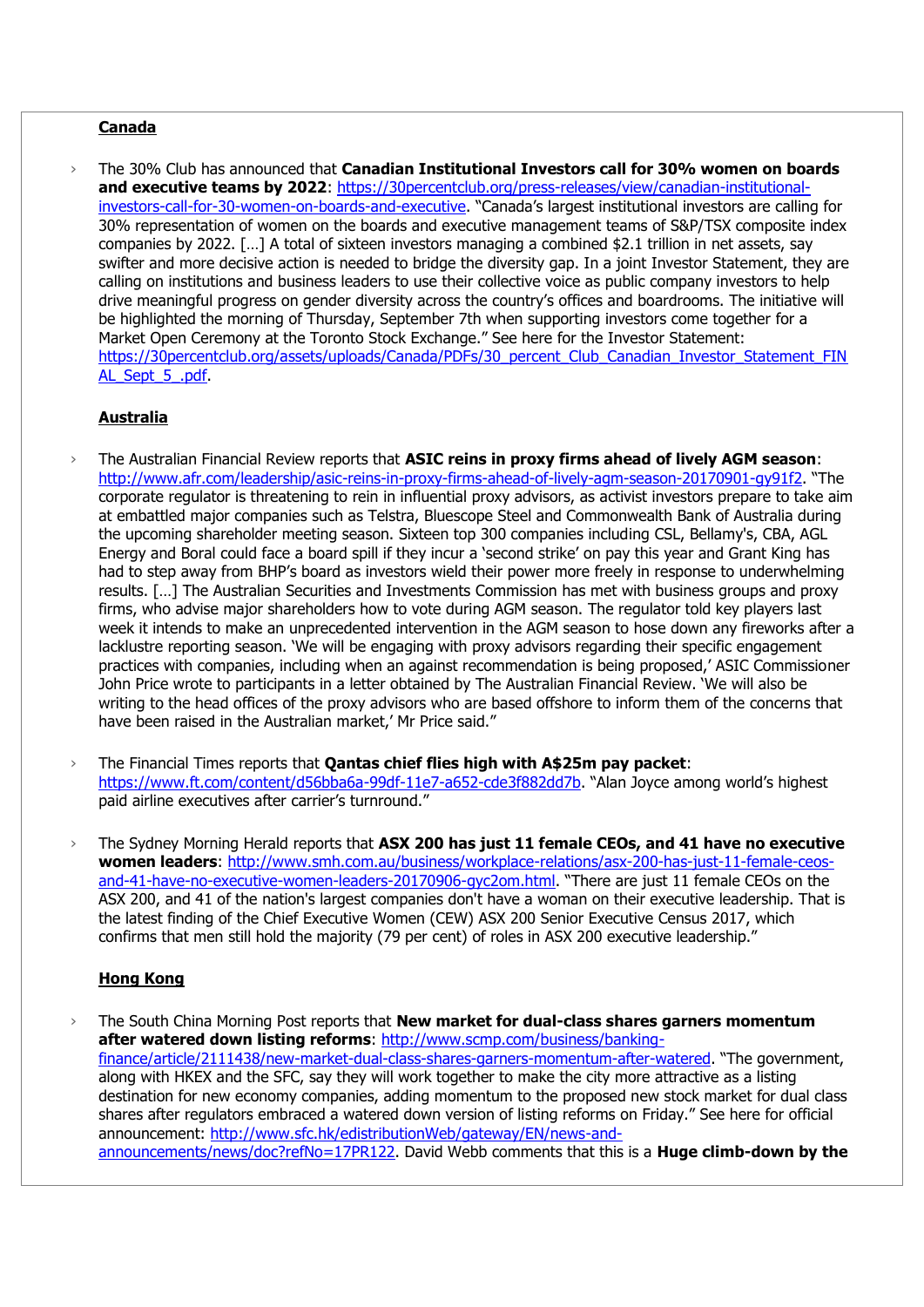SFC:<https://webb-site.com/articles/listing170915.asp>. "It leaves HK with a second-class system for a secondclass market. In the UK and US, there is a clear division of functions. Competing exchanges run their exchange businesses, while regulators regulate. In HK, we have a conflicted, for-profit regulator making the Listing Rules, and the SFC running the Takeovers Code. There are many long-overdue corporate governance reforms that will not see the light of day under the current Listing Rule-making process."

# **China**

› The Financial Times reports that **BlackRock and Fidelity put China's Communists into company laws**: <https://www.ft.com/content/e91270a8-9364-11e7-bdfa-eda243196c2c>. "Fund managers backed ranking party above company boards in state-owned enterprises."

## **Taiwan**

› The Taipei Times reports that **Governance is top priority: Koo**: <http://www.taipeitimes.com/News/biz/archives/2017/09/13/2003678319>. "Financial Supervisory Commission (FSC) Chairman Wellington Koo yesterday said improving corporate governance would be the regulator's primary objective with him at the helm. Rules governing the financial sector are to be bolstered and companies will be regulated with a carrot-and-stick approach, Koo said at his first news conference as head of the agency. […] Improving corporate governance would begin strengthening the role of independent boards of directors, as well as ensuring the veracity of audits and assessments, Koo said, adding that it will take time to flesh out the plans."

#### **Singapore**

› The Straits Times reports that **SGX says 'still evaluating' feedback on dual-class shares**: <http://www.straitstimes.com/business/sgx-says-still-evaluating-feedback-on-dual-class-shares>. "The Singapore Exchange (SGX) is still some time away from deciding if companies with dual-class share structures should be allowed to do primary listings here, its directors said yesterday. Chairman Kwa Chong Seng said at its annual general meeting (AGM) yesterday: 'We need to be sharp and be willing to move. But at the same time, we don't need to be the first ones to move. So we'll see.' Mr Kwa was responding to a question from a shareholder who asked if such a structure – where certain shares have higher voting rights than others – is unavoidable, given that SGX's rival in Hong Kong has reconsidered its ban."

#### **South Korea**

› The Financial Times reports about **President Moon's tricky mission to tame Korea Inc**: <https://www.ft.com/content/fa1e3e00-947b-11e7-bdfa-eda243196c2c>. "Family-run conglomerates are a large chunk of the economy, but scandal has raised the pressure to rein them in."

#### **Malaysia**

› The BBC reports that **Malaysia to name firms lacking board diversity**:

<http://www.bbc.co.uk/news/business-41170149>. "Malaysia plans to publish the names of companies with no women on their boards next year, and those firms risk losing government contracts. The warning was issued by Prime Minister Najib Razak in a speech about women and the economy. […] In Malaysia women make up 14% of board members, according to a survey by Deloitte tracking gender diversity on boards in 44 countries. While low in global terms, that still tops the list in Asia. In Japan, only 4% of board members are women, in South Korea 2.5%."